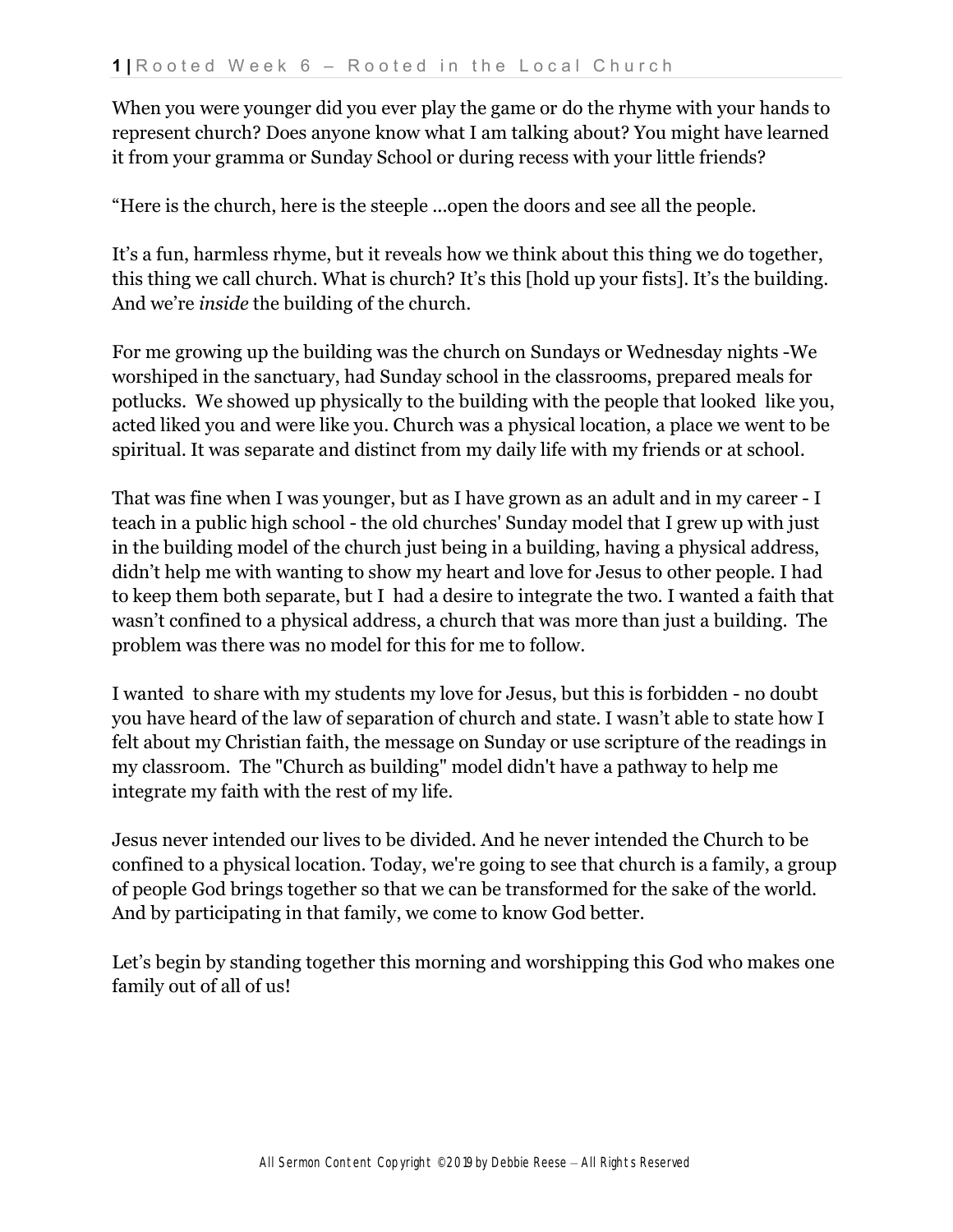## **Message:**

[Series Master Slide] During the Summer, we're asking one basic question: How do we know God? We began last week with the conviction that, if God is our creator, then God is knowable. God is knowable because God wants to be known and, by becoming human in the person of Jesus, made himself knowable.

We have four major sources of knowing God: Scripture, the record of God's interactions with us throughout history; Reason, our ability to think and learn and discover; Tradition, how others on the journey of faith have known God; and Experience, what we learn about God from our own lives.

Throughout the summer, we're going to dive into each of those four sources of knowing God, and ask how we can know God better. We began with Experience, exploring how we can know God better through what happens in our lives - our private practices and acts of service both in relation to others.

Last week, we began exploring the second source of knowing God we have: Tradition. We saw last week that Tradition can be a dirty word for many of us - it conjures images of arbitrary rules and mindless liturgies. But tradition is also how families pass down values and identity. So we looked at the Church as God's global family. We saw that, when we gather here to worship, we're more than just Catalyst. We're part of an international family that has members from every race, tribe and language. And by getting to know that global family, we know God in a deeper way.

Today, then, we're going to explore how our local faith family helps us know God. Today, we're going to talk about Catalyst!

[Scripture Slide 1] Turn with me to Matthew 16. We're used to thinking about the Church as a building, a place we come on Sundays to worship. And some of Jesus' language lends itself to that. The first time Jesus mentions 'church' is in Matthew's Gospel. It's about halfway through his earthly ministry, and he's generated a lot of buzz. At this moment, he pulls his disciples aside and asks what people are saying about him. Specifically, he asks who people think he is, then who his disciples think he is. It's Peter who speaks up and says Jesus is the Messiah, the long-awaited savior. And it's in response to Peter's statement of faith Jesus mentions the Church:

Now I say to you that you are Peter (which means 'rock'), and upon this rock I will build my church, and all the powers of hell will not conquer it. And I will give you the keys of the Kingdom of Heaven.-- Matthew 16:18-19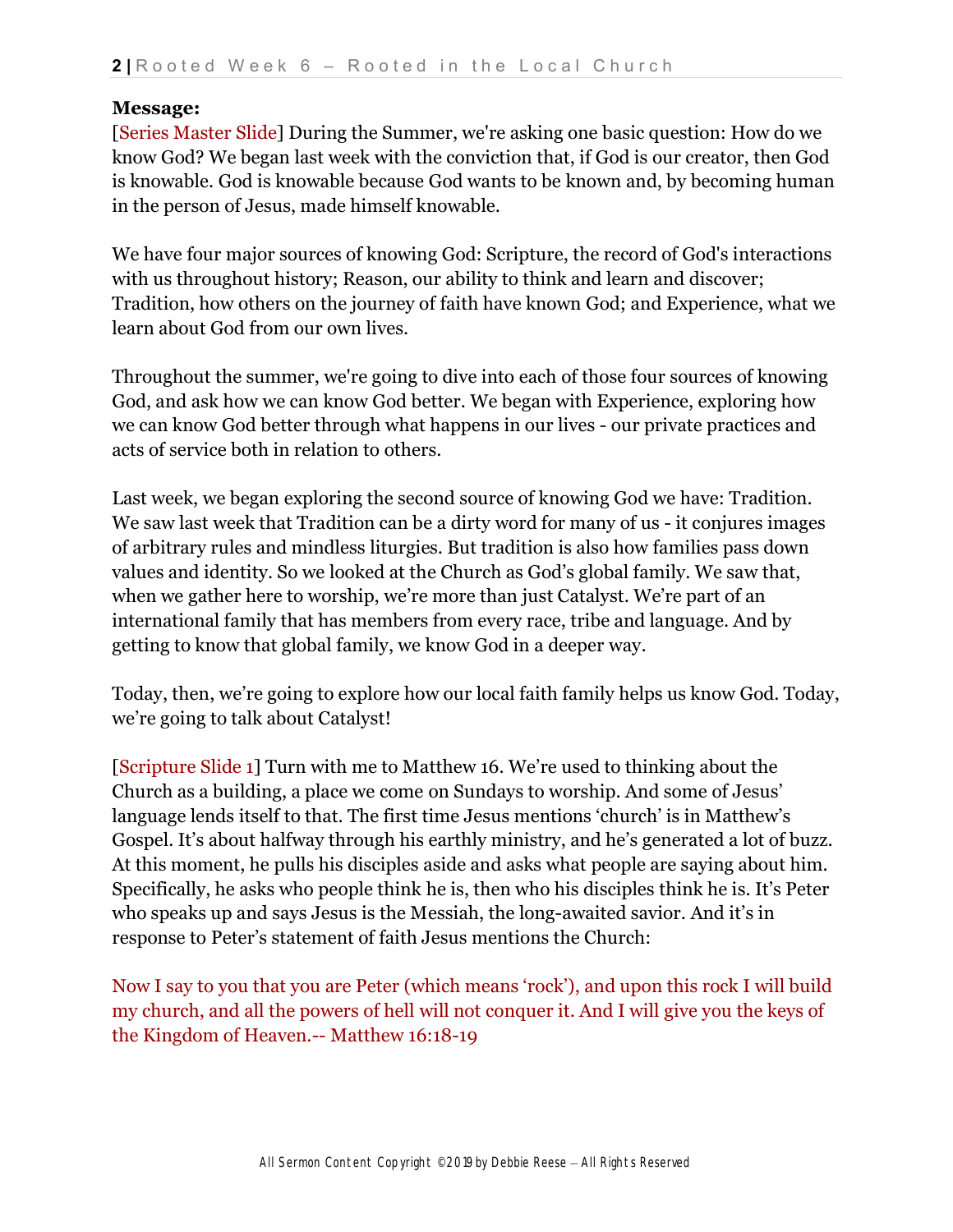Upon this rock I will build my Church. That sure sounds like a building, doesn't it? But here's the problem with that: We're not sure exactly what year this story took place, but it was somewhere around AD 30, give or take a couple of years.

But the first buildings Christians built specifically to use as dedicated meeting places for worship - the first buildings we would call "churches" - were built around AD 250.

So Jesus said, "I'm going to build my church" but then it took over 200 years to make that happen? If church is a building, then was there just no church for the first 200 years of Christianity?

That obviously isn't right. The problem is our association of the word church with the idea of a building. It's something Jesus' original audience wouldn't have confused, because of the word he used.

The word Matthew uses that we translate 'church' is the Greek word *ekklesia (ek lay see ah)*. A better translation is "assembly". An "ekklesia" *(ek lay see ah)* is a group called together for a purpose. The Greeks used it to refer most often to political groups meeting. A good example for us today might be a PTA - Parent Teacher Association of a school. What is a PTA?

Imagine a PTA meets in the gymnasium of their school. So the PTA meeting is all these parents and teachers, getting together to discuss how to better the school. Is the PTA the gym itself? Of course not: the gym is used for many groups and purposes; a meeting, gym class, a play and many other events. Imagine the night before the PTA meeting, there was a basketball game in that same gym, and all those same parents and teachers were there to cheer on their team. Same people, in the same building. Is the basketball game a PTA meeting? Of course not. Because the PTA is not a building, and it's not a people. It's a people assembled for a particular purpose.

The assembly of the PTA in this spot is for one purpose only: for parents, teachers and administrators to meet to discuss school business. They are not in that gym to play dodgeball or run laps, but to focus on a plan for this school organization. The building doesn't make it PTA - the people and function and the purpose is what makes them - the PTA.

If the PTA is not a gymnasium, then the Church is not a building. That kind of thinking traps God in the building or limits God to Sundays. We have grown up thinking that, but it is far from the truth. We treat it as if we come on Sunday to get recharged for the week. We "hear"that mentality that we need to be "here" to be in a seat in a pew to find or experience God. That we can only encounter God in this building and that if we want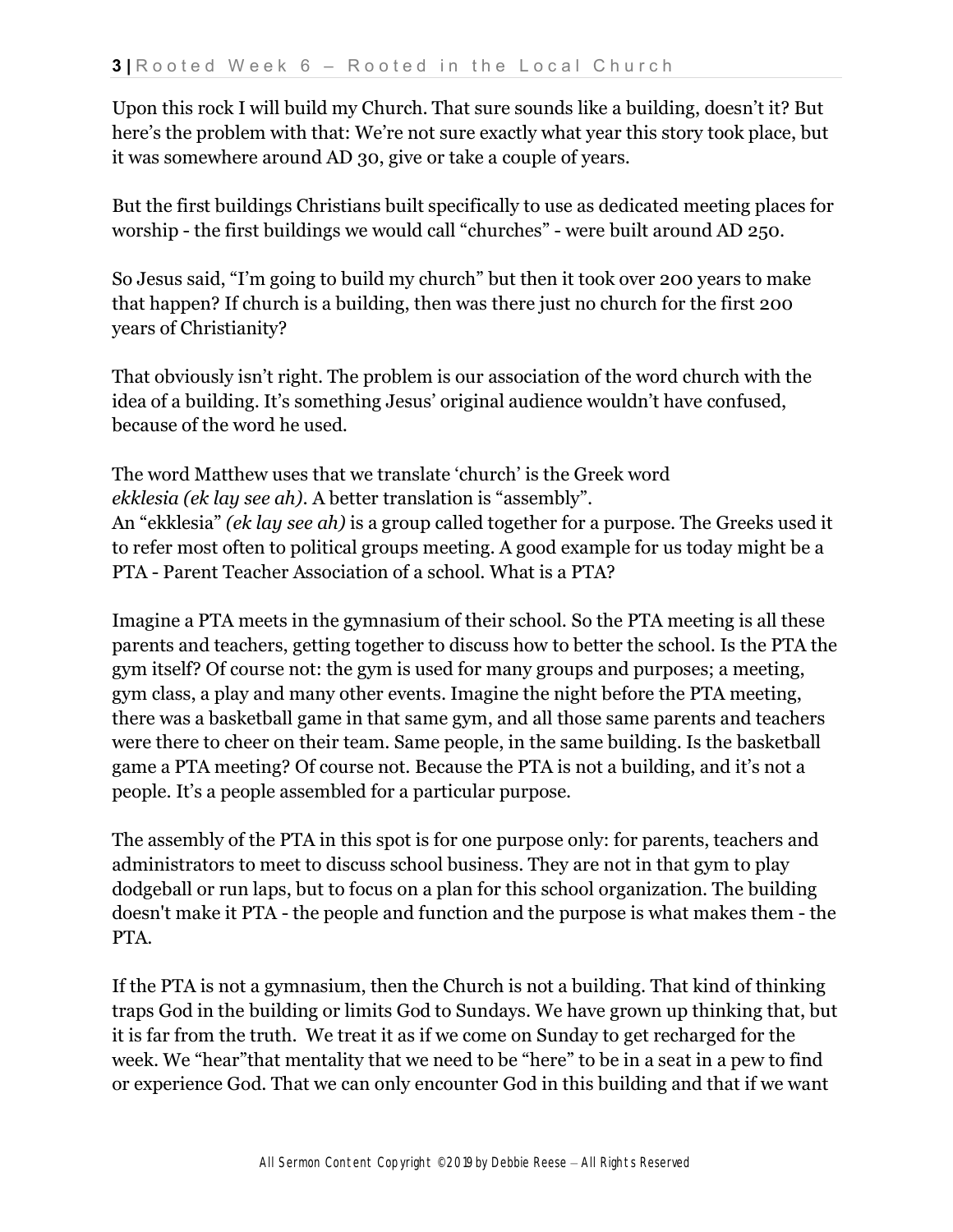enough "spiritual juice" to make it through our week until we come back to be recharged the next Sunday, then we have to show up on Sunday.

But if church is not a building but an ekklesia, *(ek lay see ah)* an assembly, then that means we can encounter God everywhere. We can do "Church" anywhere we can assemble.

Just a couple of chapters later, in Matthew 18:19-20, Jesus is teaching us about how to resolve conflict in the Church. He encourages us that we don't have to wait for a specific time and place to come together as his people. Rather, he says: I also tell you this: If two of you agree here on earth concerning anything you ask, my Father in heaven will do it for you. For where two or three gather together as my followers, I am there among them. -- Matthew 18:19-20

Church - we are talking about a group of people that have been brought together for a certain purpose. It is not the "building" We the church …. We are the people…. Whether it is us serving at Life Message, we are wherever we are doing the work of God of the kingdom that is where we are the church.

As we gather doing the work of the kingdom.

How does the church help me know God?

Some of us hear a message like this and think, "I don't need to go to church to be a Christian." And it's true - we don't have to go to the building to encounter God. But some of us want to use this as an excuse not to show up. We decide it's not a priority, or it doesn't fit in our lifestyle, and hearing something like this gives us freedom to leave and feel less guilty.

But that was never Jesus' purpose. By calling his people an assembly (rather than a building), he was freeing us not to know God less, but to know God MORE. We're not restricted to encountering God in one place, one time of the week. Rather, we can know God all through our weeks.

Why do we come together for worship? Are we checking a box? Earning spiritual brownie points? That's not why Jesus built the Church. Worshiping together is a valuable source to have a relationship with God. When we skip out, we are cutting ourselves off from one of the opportunities we have to know God better.

If Church is a people, an assembly, then, as Jesus' followers, we are Church when we are praying together, praising, singing, go through the Gospel, checking on each other, participating in a Bible Study, greeting one another, serving, lending a helping hand,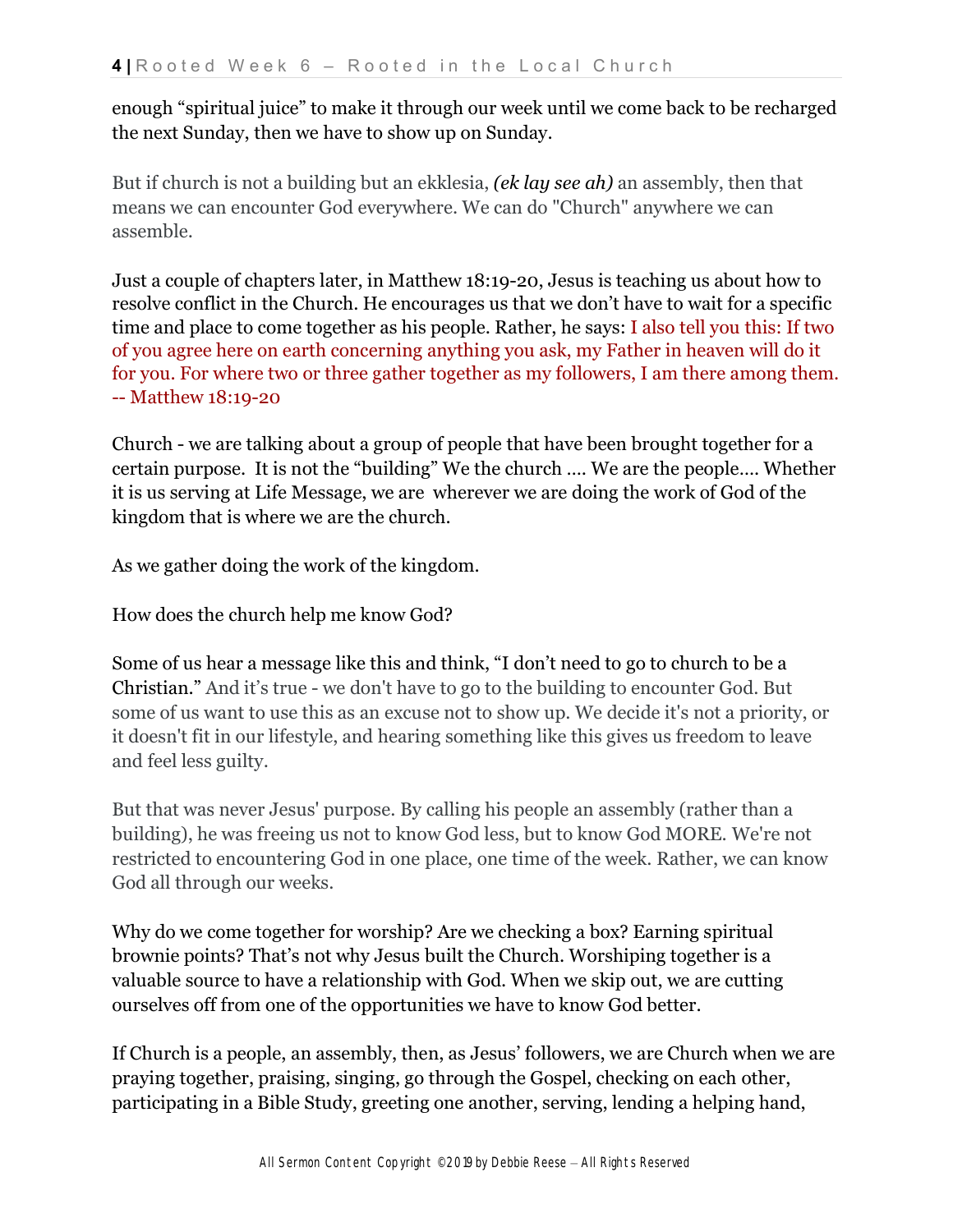sharing a meal, crying with each other, having accountability with each other, creating a safe space, inviting others to church, reflecting on our weekly discussions and assignments, meeting up with one another, C groups. We are the church, we have endless possibilities to experience church on a daily basis with each other that does not require all of us to be here in this building.

So we don't "need" Sundays? If we don't have to go physically to church on Sundays because the world has changed how we get "churched". Church is literally at my fingertips 24/7.Twenty years ago we couldn't get what we can today-"church/sermon" on demand. You can "church" shop all you want. It has changed over the last 20 years with technology. It is in yours right now in your devices you are holding or that are in your seat, pocket or purse. We can go online at any time and find a service, connect to an app, turn on Christian or Gospel radio, listen to a podcast or read a book to get the word of God.

I am glad we have a church that we can all easily access, where others are watching us right now enjoying their Sunday morning service. When my Dad was sick or when we are traveling it made me feel connected when I was disconnected. But I didn't have the physical presence. That Amanda Bear Hug, the smile from the greeters, the hot coffee prepared, the donuts snuck in, tear offs, the few minutes of passing of the peace all around the room full of fists bumps, head nodes, hugs, handshakes, greetings and smiles!! Nothing replaces the physical presence. Sundays are meant to be the root of what we do!!

Listen you have to listen to others and what they bring to the table. Sunday worship isn't meant to be the only spiritual meal we get all week and get filled up. We should be feasting all week in our Spiritual kitchen, so that on Sundays we all come together and have a giant feast and it is not one person bringing it all to the table. If you don't like what is being served, you are ok because it is not your week or someone else's. Each week someone brings something new to the table, an experience, a problem, a perspective, a victory, a solution. And if you didn't bring something to the table it is alright, you are being fed by your people.

Why does God instruct us to have a Sabbath day? He wants us to gather and be together to prepare our hearts and minds. To care for one another and spend time learning how to care for others. Our gathering for worship shouldn't be the only time of the week we're receiving spiritual nourishment. Rather, it should be the foundation for the rest of a week spent walking with God. Sundays should open our eyes to how God is present with us throughout the week!

STORY: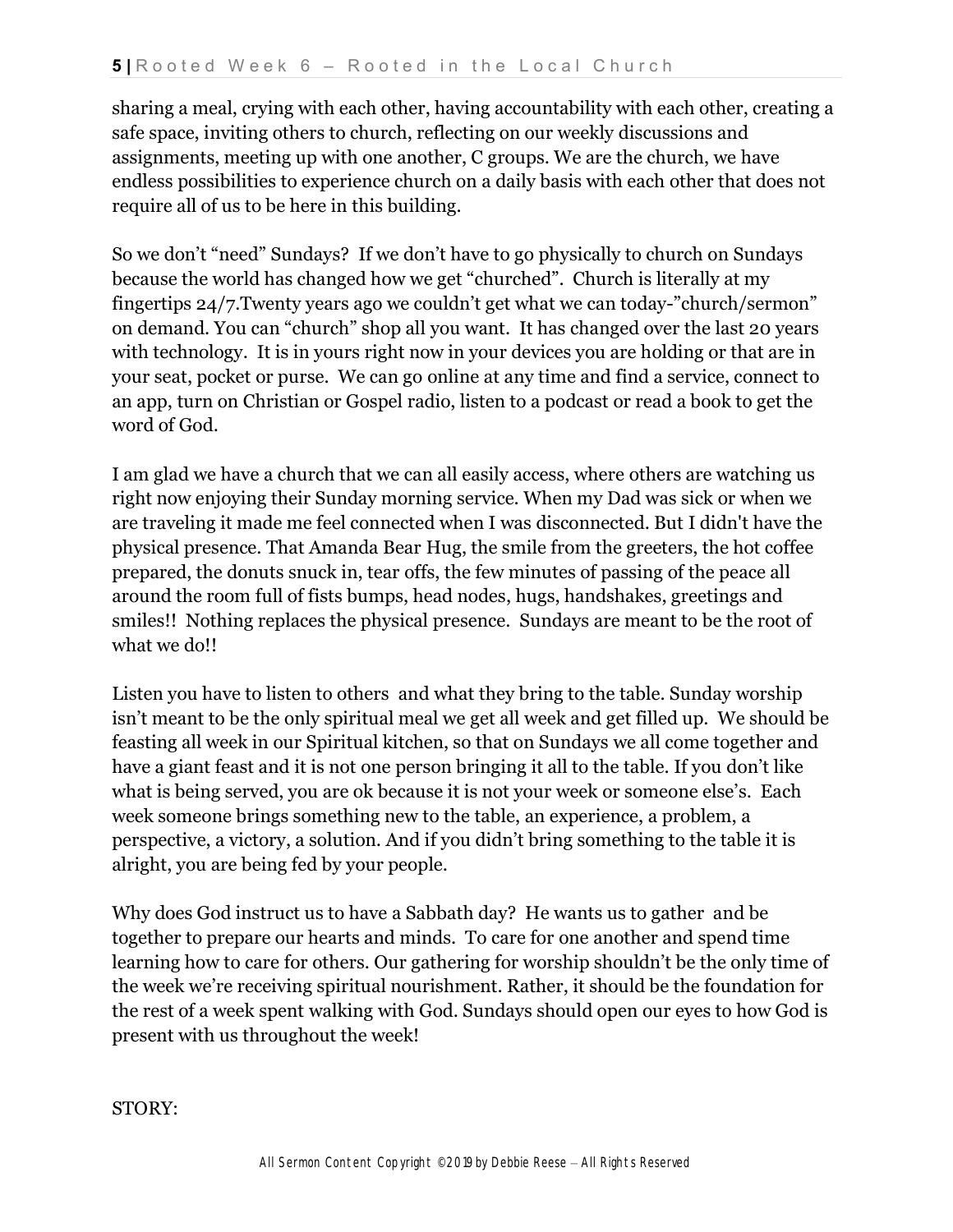After each Sunday service I am always trying to figure out how I can use what I have learned, what I have been assigned or charged with to use in my daily life at home, in my neighborhood, at work or the grocery story and especially my classroom. I guess that is the teacher in me, I love homework!!

My students know that I am a Christian, they know I love Jesus, but I also tell them I love them if they worship Starbucks, or pray to Krishna, or Allah or the stars and the sun. As long as they are kind, loving and accepting others for who they are that is what I want for them. Many of my students don't believe me when I say this or think I am being silly, but I mean every word I say!! I love them all!! I love them as Jesus loves me and them!!

When JR and I sat down to outline this sermon about the Church as a Building and what ways I had been able to live out the church as a building outside of these four walls the Monster series was the one that jumped out in my mind. The series was during the fall and Halloween time so that fit in perfect with the season around my students and coworkers!! Does anyone remember that series? You know JR loves a great thriller or monster story!!

The Werewolf symbolized anger - when others lash out, when life doesn't go how you would like. This happens a lot for children or really anyone. The Vampires are the people sucking the life out of you!! Do you have a few of those in your lives still or were you able through this series work through relationships that were toxic or habits that needed to be broken. What device was my student using that was taking away from time on their studies, their friends, their family, quality time with themselves taking care of what needed to be done. The Ghosts were regret - if you have to look back on today or in a few years, what would you have regretted not doing or doing as a teenager and high school student? I was able to bring these monsters and the word of Jesus into my classroom without using the words religion, Chrisitan or God.

Each week went on and I felt more and more challenged to weave the teachings from the Sunday morning into my lesson opener or the question of the day. Was I being a little tricky? Maybe? I felt I was being clever and the Spirit supported me the whole way. Many of those monsters I don't remember how I was able to slip into my lesson, conversations or lunch bunches with my students and coworkers. I do know that as the weeks went on the conversations became easier, I became more confident in what I was speaking about and ministering in my own way with others I had been around every day for months or years.

What series or Sunday morning have you been able to use with your family, friends, coworkers, rush hour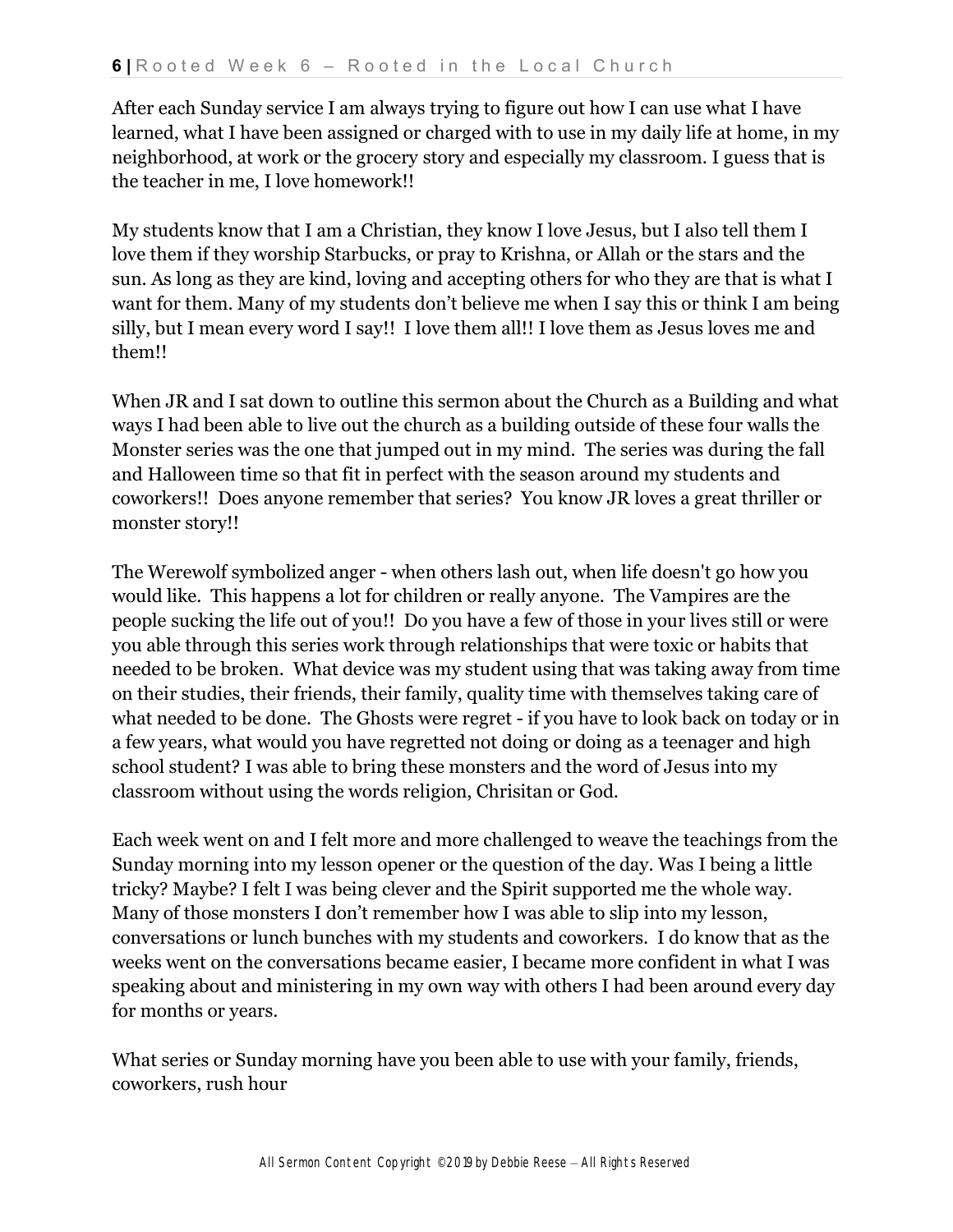Even the shirt I am wearing I wore to school one day!! I hope HR or one of my bosses never watches or listens to this!! For Red Ribbon week we were to wear red one day. And as you can see from this shirt it was red! I questioned wearing it, but a voice inside my head said to go for it! The Holy Spirit will speak to you when you never expect it to! I wore this shirt all day teaching and not a single student asked about it, until the last class period of the day a student asked,"Where should we be Mrs. Reese?" I just looked down at my shirt and said "here!! You will have to look it up later!!" Of course he didn't follow my instruction and immediately pulled out his cell phone and looked up the website.

 "Well played Mrs. Reese, well played" is what I got back from that young man that I adored so much! He was brave, always asked questions and he worships in a Temple each week. He knows I love him for who he is and the religion he follows and he cared for me and my bravery that day to wear a shirt he knew I wasn't supposed to, but wanted to share more of me with my students while being a little tricky in the end.

When I thought of Church as a building, I didn't know how to bring my faith into the rest of my life - especially into my classroom. But as I learned that Church is much more than where I go on Sundays, God opened my eyes to how he is present with me everywhere - even in my classroom. I get to be the Church for my kids, for the other teachers in my school. For my kids and husband. For my friends and neighbors. Our worship together here on Sundays is the foundation on which I build my whole week.

Church doesn't happen automatically, though. Remember: the PTA can be in the gym and not be the PTA. So how is this gathering we are doing or this building not just a place for us to hang out? How is this not just a few friends gathering daily for coffee or a meal or in our front yards' or on the playground? The Church is an assembly - a people called for a purpose. What is the *purpose* that makes us "church"? What does it mean to be Jesus's followers? What is our purpose?

Jesus spoke in Matthew 22: "'You must love the Lord your God with all your heart, all your soul, and all your mind. This is the first and greatest commandment. A second is equally important: 'Love your neighbor as yourself." -- Matthew 22:37-39

When we gather together are we just using it as a gripe session? Am I raising up and praising my friends? Is the way I am participating in this relationship healthy, loving and rewarding for all parties involved? Jesus is freeing us to be present with Him everyday. He is not giving us a blank check to use and cash it in whenever we feel it suits us best. He is giving us the opportunity to grow in His love and grow with each other.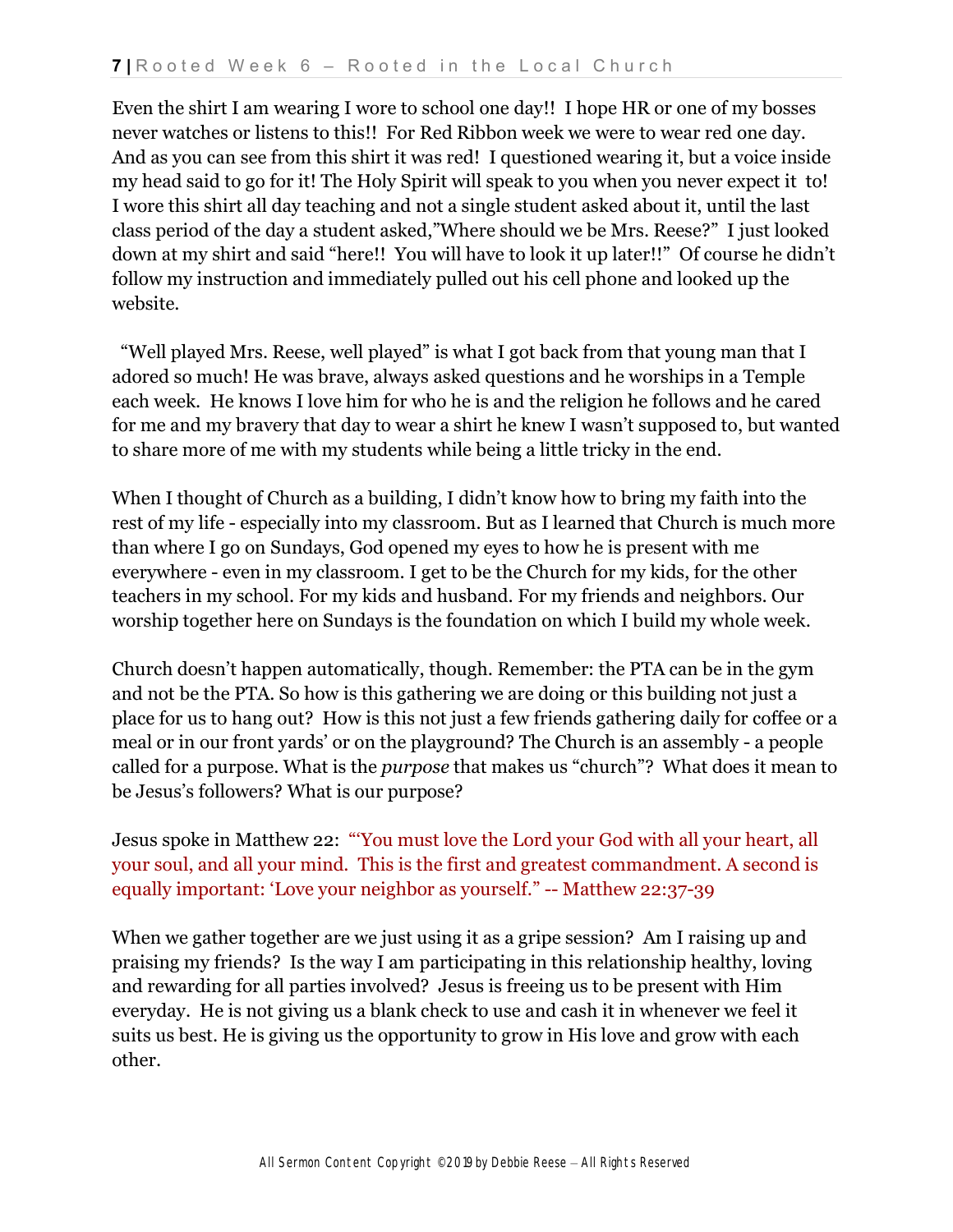Our purpose: When we gather to discuss the sermon, to pray for each other, when we meet to challenge each other and celebrate each other; when we do this together - we are the church!

Remember that rhyme about the Church? There was another version we learned, a joke version. Here is the church, here is the steeple….open the doors they all ran away. We laughed because of course as kids we didn't always want to go to church. But as I was preparing this message, I couldn't help but think this was maybe an even more appropriate image of the Church than the original.

Where did these people go? At first they were all in the church as a building! God on Sundays! What if we ran out and had recreation together? We "church" outside of these walls through community service, at our jobs, our coffee shops, our restaurants, our ball fields and bookstores. We gather in the building, worship God, remember our purpose. And then God sends us out into the world to be the Church for everyone we meet. Our faith is part of every day, every encounter, every moment.

## **Communion + Examen**

[Communion Slide] Communion invites us to be a community who is much more than just a building. When we come to this table, we share in the meal Jesus ate with his followers the night before he was killed. At that meal, he offered them bread and said, "This is my body, broken for you. Take it and eat it to remember me." Later, after the meal was finished, he passed a cup of wine, saying, "Take this. It's my blood, poured out for the forgiveness of sin. Drink it all."

By making this meal sacred, Jesus made all our meals sacred. Every time we gather, we have the opportunity to acknowledge God is among us, working with us to heal the world. You don't have to be a member of Catalyst to receive communion with us. If you're willing to acknowledge how God is working among us and join in, then you're welcome to come to the table.

Before we come to the table, I'm going to lead you in a Prayer of Examen. I'll ask you to reflect in prayer on some questions. Then I'll pray for all of us and as you're ready, you're welcome to come to the table.

- 1. When in the last week did I participate in Church?
- 2. When in the last week did I miss or ignore an opportunity to be the Church?
- 3. Where in the next week will I have a chance to be the Church?